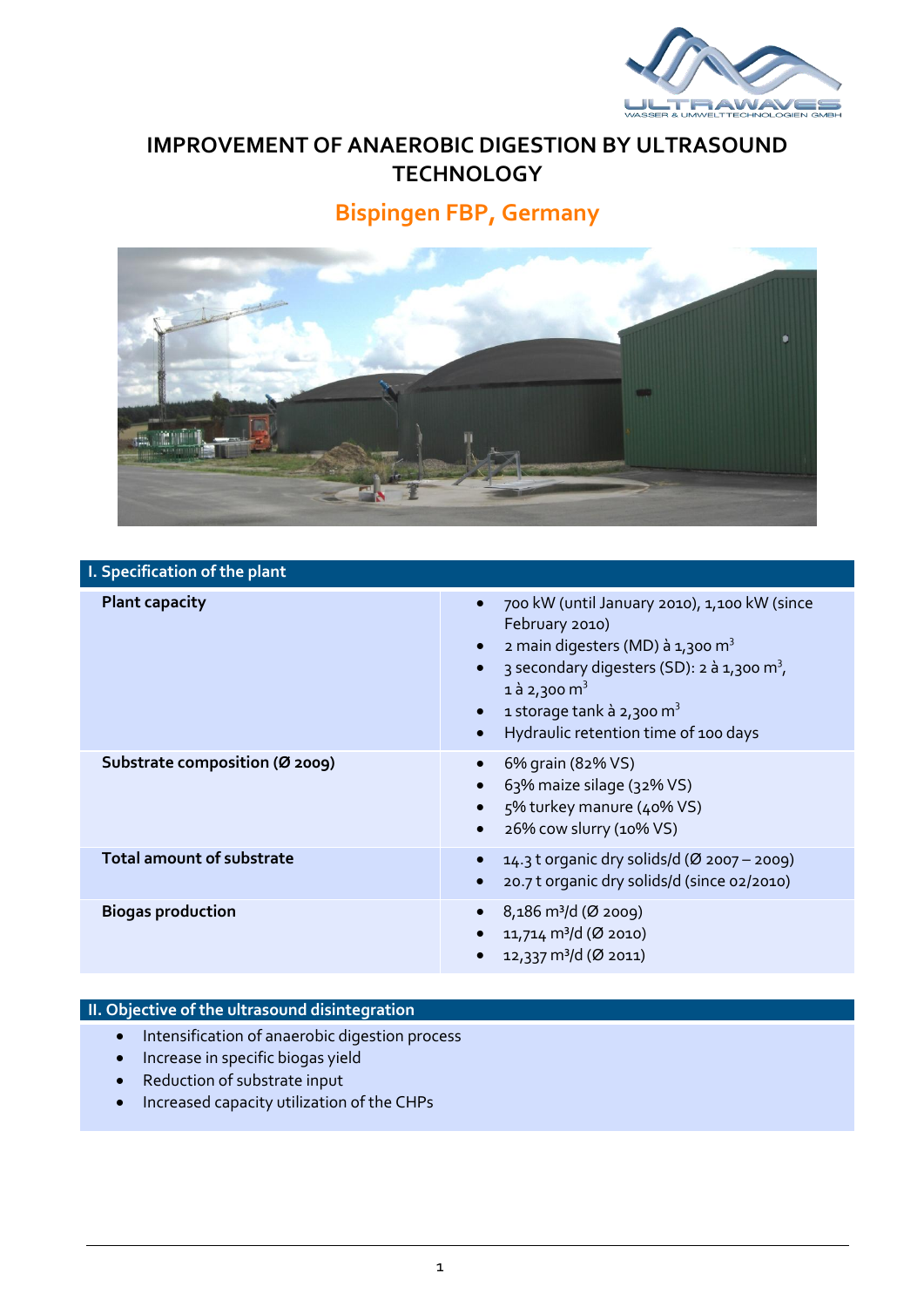

#### **III. Installation of the Ultrawaves ultrasound system**

- The first Ultrawaves ultrasound system (5 kW) was installed in November 2008
- Sonication of a partial flow (36 m<sup>3</sup>/d) recirculated from secondary to main digester in an automated 24h-operation mode
- Installation of a second ultrasound system in March 2011 since the plant was extended and a 3rd CHP (300 kW) was installed in February 2010; Sonication of a partial flow (72 m3/d) (figure 1)

#### **IV. Results of the ultrasound treatment**

- Increase of the biogas production: enhanced biogas production compared to the KTBL reference value (12.3% from 2007/08 to 2009, 13,7% from 2007/08 to 2011) (figure 2)
- Reduction of substrate input by 4.6%
- Increase of the CHP's capacity utilization by 6 percentage points in average: (< 92% (Ø 2008) to
- 98% (Ø 2009))





*Figure 1: Integration of the ultrasound system (US) into plant*